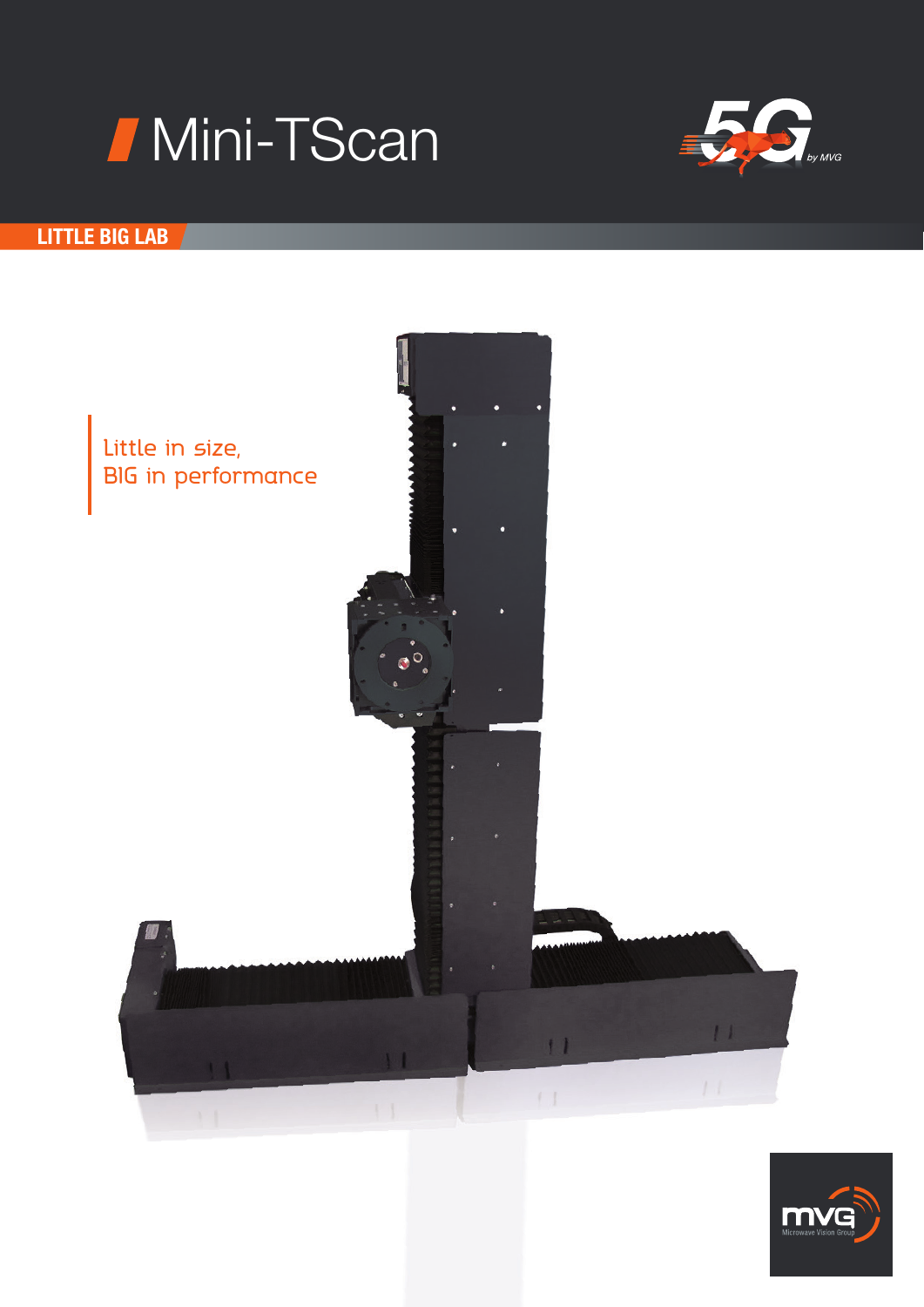Mini-TScan is a fast and ultra-accurate planar near-field scanner with the latest motor drive and encoder technologies. It is designed to meet the need to measure small directive antennas at high millimeter wave frequencies with speed and accuracy. Rapid acceleration of the linear motors for stepped and continuous mode operation optimizes the performance and cost of the scanner. Excellent manufacturing precision combined with direct readout high resolution linear encoders and careful alignment ensure unrivaled mechanical positioning accuracy and planarity.

## SOLUTION FOR

- Phased Array Antenna Testing
- High Gain Antenna Testing
- Near-field Focused Antenna Testing
- Array Illumination Assessment
- Array Element Failure Analysis

# **Nain features**

### **Technology**

- Near-field/Planar
- Optional:
- Near-field/Spherical
- Near-field/Cylindrical

#### Measurement capabilities

- Gain Directivity
	-
- Beamwidth Cross-polar discrimination
- Sidelobe levels 3D radiation (limited coverage)
- Radiation pattern in Antenna efficiency
	- any polarizations- (linear) Beam pointing properties
- Multi beam antenna measurement and
	-
- calibration

## Frequency bands

• 1 GHz to 110 GHz

# Max. weight of DUT

DUT is stationary, therefore the maximum weight of the DUT is limited by the foundation, antenna mount including any DUT alignment features, and building infrastructure.

### Typical dynamic range

• 80 dB, depending on the frequency and antenna gain

#### Available movements

- $X$  travel: up to 1.0 m  $Z$  travel: up to 0.25 m
- Y travel: up to 1.0 m Polarization: 360°
- Note:
- To include cylindrical and spherical near-field measurement capabilities in a planar facility, one can choose to install the DUT on an azimuth positioner (cylindrical) or a roll-over-azimuth positioner (cylindrical and spherical).
- Longer travel ranges are available based on special order.

# System configurations

### Software

- Measurement control, data acquisition and post processing
- MiDAS
- 959 Spectrum (North America only)\*\*
- Advanced post processing
- MV-Fcho
- $\Box$  Insight

#### Equipment

- Z-roll probe mount
- RF absorbers for scanner\*\*\*\*
- AL-4164 positioner controller\*\*
- **■** Instrumentation rack
- Uninterruptible power supply
- $\Box$  Planar scanner with optional linear motor drive system and optional direct encoder
- $\Box$  Rotary joint for roll axis\*\*
- $\Box$  RF cables\*\*
- DUT positioner
- $\Box$  System for DUT transportation into chamber
- □ RF Tx head
- $\Box$  RF Rx head
- $\Box$  Port switch
- $\Box$  Switch controller
- □ Active antenna beam control
- □ RF system upconverters/downconverters above 20 GHz
- **O** Vector network analyzer

## Add-ons

- **O** DUT stand
- **O** Shielded anechoic chamber\*\*\*\*
- $\Box$  DUT positioner axes for upgrade to cylindrical or spherical NF\*\*
- □ Cylindrical and spherical software transform\*\*
- □ Portable absorber walls\*\*\*\*
- □ StarLine linear probe array
- $\Box$  Y axis inclination mechanism

### Accessories

- Data acquisition and analysis workstation
- □ High speed channel switching (OFR9800)\*\*
- Reference antennas: wideband horns, standard gain horns etc\*\*\* □ Near-field OEWG\*\*\*
- 
- $\Box$  Near-field broadband dual polarized probes with interchangeable aperture\*\*\*
- $\Box$  Real time controller\*\*

### **Services**

- Installation MV-CorTM correction table service\*
- Training and D Post-warranty service plans\*\*\*\*
- Warranty D Periodic alignment

\* See MV-Cor brochure for more information See the ORBIT/FR product catalogs for more information

\*\*\* See the MVG antenna catalog for more information

\*\*\*\* See MVG-EMC Systems catalogs for more information

\*\*\*\*\*See Orbit/FR service brochure for more information

Included **O** Optional **O** Required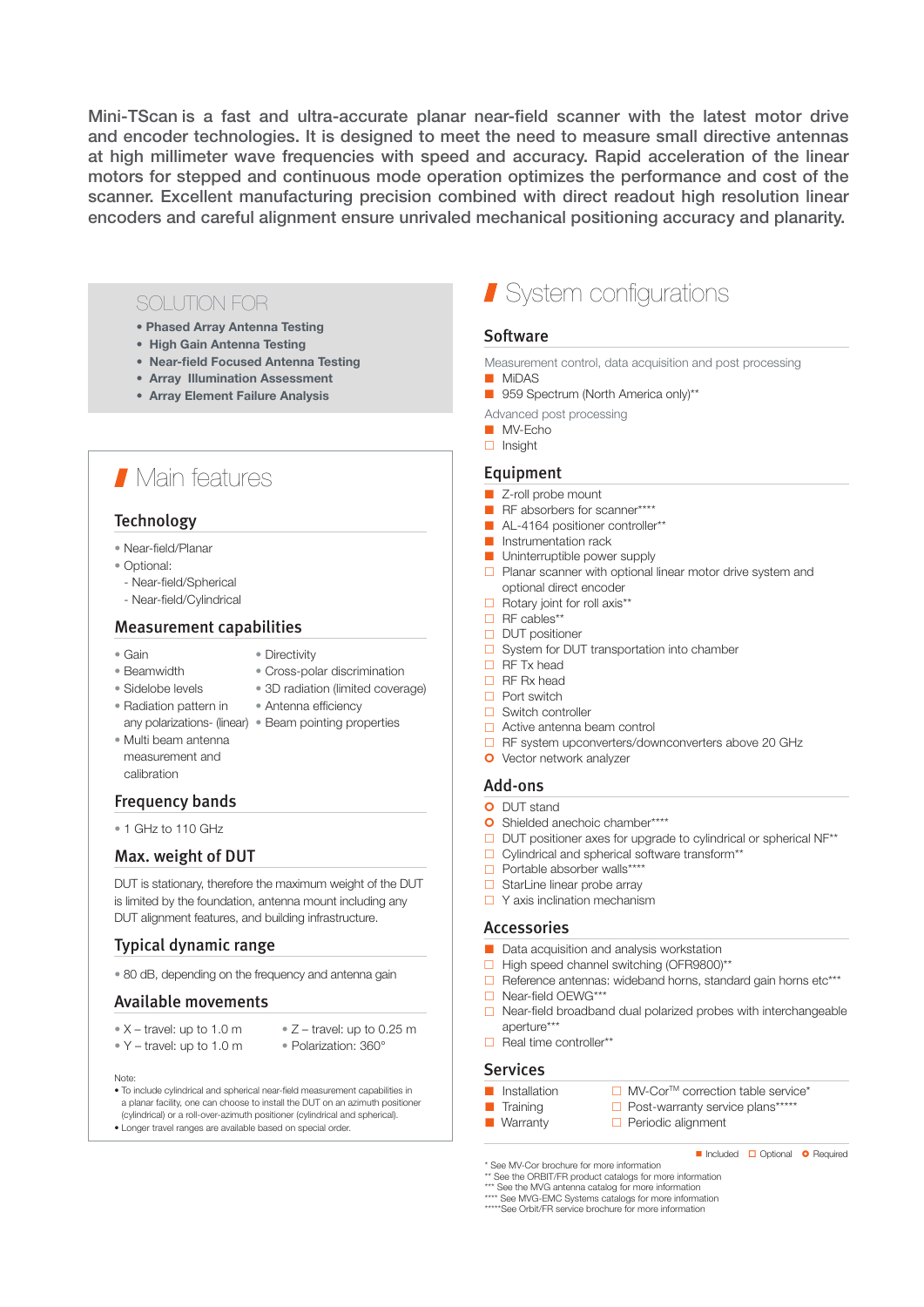# **System overview**



Measurements can be performed in both continuous wave and pulsed mode. In the case of phased array antenna measurement, the system utilizes the real time controllers to control and synchronize the measurement system with the device under test.